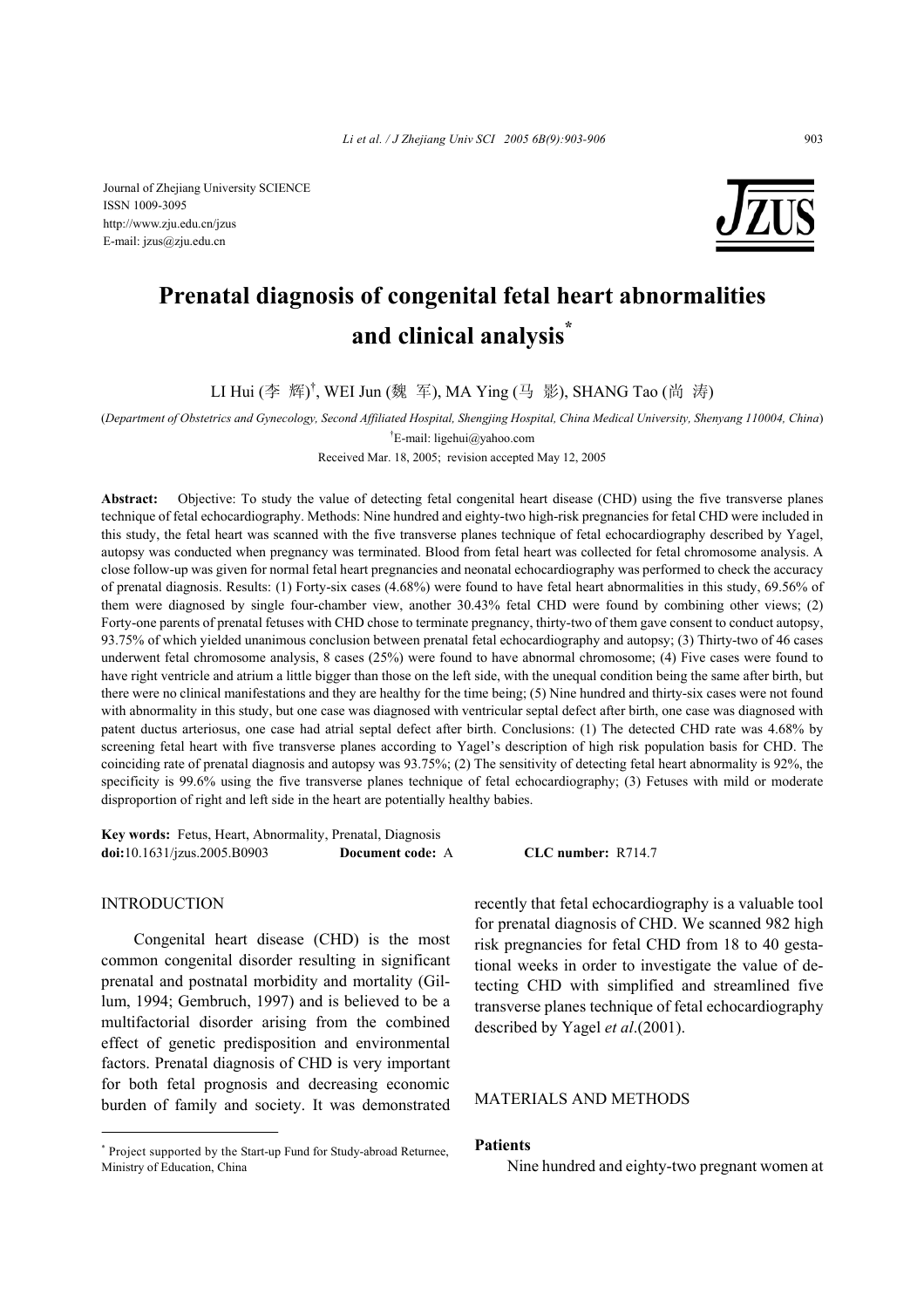Second Affiliated Hospital of China Medical University with high risk for fetal CHD were included in the study during the year from 2001 to 2003. Among them, 21 women had family history of CHD, 324 women had delivered fetuses with different malformations, 83 women were more than 35 years old, 49 cases were complicated with diabetes, 78 pregnancies were complicated with abnormal amniotic fluid, 32 fetuses suffered from fetal growth restriction, 62 fetuses had been exposed to teratogen, 107 fetuses were found to have extra-cardinal malformations, 216 cases were fetal arrhythmia, 18 cases were suspected CHD after routine ultrasonography. Gestational weeks were from 18 weeks to 41 weeks, maternal age was 21 to 42 years.

### **Machine**

Fetal echocardiography was carried out with GE VIVID7 Ultrasound Doppler machine produced by America GE Company, the transducer frequency was 3.5 MHz or 5 MHz.

#### **Examination methods**

Fetal heart examination was performed with the woman in supine position. Fetal echocardiography was performed with five heart transverse planes according to Yagel *et al*.(2001)'s description. The simplified and streamlined five transverse planes were as follows: the first and most caudal plane is a transverse view of the upper abdomen: moving cephalad. The next is the traditional four-chamber view. The third is the plane commonly termed the five-chamber view, in which the aortic root is visualized. The fourth transverse view reveals the bifurcation of the pulmonary arteries. The fifth is the three vessels and trachea plane to reveal the main pulmonary trunk in direct communication with the ductus arteriosus (Yoo *et al*., 1999).

## **Parents were informed of the cardiac diagnosis and prognosis**

Subsequent counseling regarding the pregnancy was given by obstetrician and pediatric cardiologist together. The decision was made by parents after counseling, the option of termination of pregnancy was supported for severe CHD cases and the autopsy was conducted to confirm the prenatal diagnosis; for normal heart and mild CHD fetuses, a close follow-up

was given until one year after delivery, and neonatal echocardiography was performed to check the accuracy of prenatal diagnosis.

#### **Chromosome analysis**

Blood from umbilical artery or from fetal heart was collected for chromosomal analysis. The strip level of analysis for chromosome was about 400.

### **RESULTS**

Forty-six cases (4.68%) were found to be fetal heart malformations, among them, eight cases (8/324, 2.47%) had poor obstetrical history (delivered an abnormal fetus), two cases (2/21, 9.53%) had family history of CHD, five cases (5/216, 2.31%) were fetal arrhythmia. The types of CHD are shown in Fig.1. Among these 46 cases with CHD, 32 of them (69.56%) were found by single four-chamber view; another 14 cases (30.43%) were diagnosed by combining five transverse planes. CHD was found by combining five transverse planes which were tetralogy of Fallot (TOF, aorta overriding the interventricular septum, ventricular septal defect and mildly stenotic to atretic pulmonary artery are key points for TOF, this finding can be demonstrated by the third to fifth transverse planes); common arterial truncus (a single artery overriding the ventricular septum and the origin of the



**Fig.1 Types of congenital heart disease in 46 cases**  AVSD: Atrial ventricular septal defect; BRH: Bigger right heart; DORV: Double outlet right ventricle; EC: Ectopia cordis; HHS: Heart hypoplastic syndrome; HRV: Hypoplastic right ventricle; HLHS: Hypoplastic left heart syndrome; SV: Single ventricle; Truncus: Common arterial truncus; TOF: Tetralogy of Fallot; TGV: Transposition of great vessel; VSD: Ventricular septal defect. Grey color denotes CHD detected by combining five transverse planes; White color part denotes detected with only four-chamber view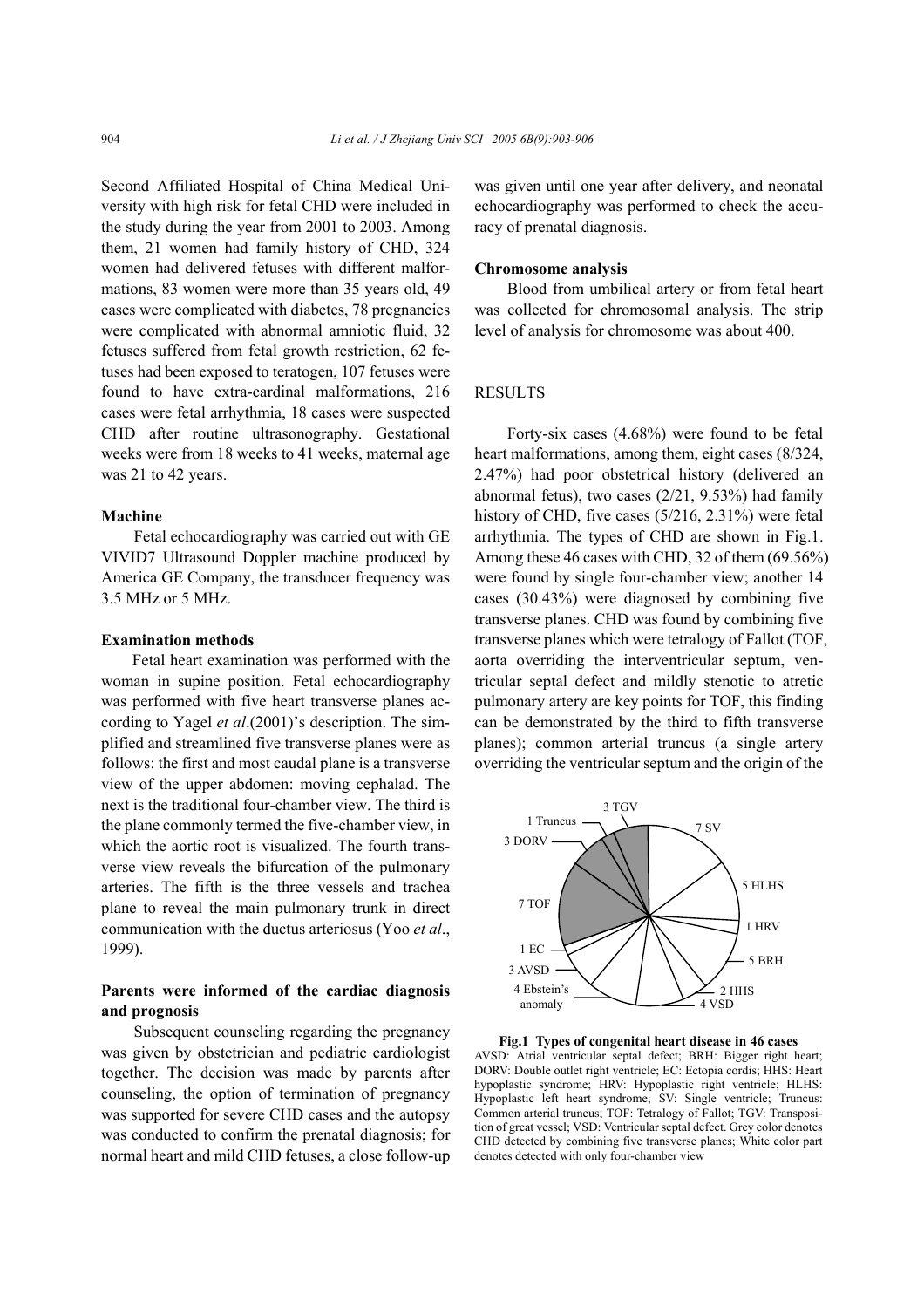pulmonary arteries from the truncus are key points, this finding can be demonstrated by the third to fifth transverse planes); Double outlet right ventricle (the aorta and the pulmonary artery arising from the right ventricle are the key points, although the findings may closely resemble TOF or transposition of great vessel with ventricular septal defect, and can be demonstrated by the third to fifth transverse planes); Transposition of great vessel (the absence of the normal anatomic criss-crosing and the parallel presence of the aorta and pulmonary arteries are key points, and can be demonstrated by the third and fourth transverse plane).

All parents of fetuses with fetal CHD except for 5 cases with mild large right ventricle and right atrium decided to terminate pregnancy. Autopsies were conducted in 32 cases, 93.75% (30/32) of which led to unanimous conclusion between prenatal echocardiography and autopsy; one case of truncus arteriosus initially diagnosed as Tetrology of Fallot, another case was double-outlet right ventricle but was diagnosed as transposition of the great vessels.

The 5 cases with moderately large right ventricle and right atrium (The ratio of left to right was about 1:1.4~1:1.6) found at 25, 26, 28, 31, 34 gestational weeks were followed up closely, they are from 3 months to 1 year old now; echocardiography after birth yielded almost the same result prenatally and there were no clinical manifestations for the time being.

Among 46 cases with CHD, 32 were subjected to chromosomal analysis, and eight cases (25%) were found to have abnormal chromosomes, three of which were 18 trisomy, four cases were 21 trisomy, one case was 13 trisomy.

Among 216 cases with fetal arrhythmia, fetal CHD were found in five cases (2.31%). The types of fetal arrhythmia were as follows: 41 cases were frequent premature atrial beats, 12 cases were frequent premature ventricular beats, 9 cases were complete heart block, 9 cases were bradycardia, 94 cases were supraventricular tachycardia, 54 cases were ventricular tachycardia, 3 cases were atrial flutter, 1 case was atrial fibrillation.

Nine hundred and thirty-six cases were found to be without abnormality prenatally in this study, but one case was diagnosed as small ventricular septal defect (VSD, *Φ*=5 mm) after birth, one case was patent ductus ateriosus, one case was atrial septal defect (ASD) after birth.

#### DISCUSSION

Our results showed that the detected rate of CHD was 4.68% if the fetal heart is screened with five transverse planes according to Yagel's description on the high risk population basis for CHD, 93.75% of them led to unanimous conclusion between prenatal ultrasound and autopsy. Although two cases did not lead to an unanimous conclusion between prenatal ultrasonography and autopsy, actually they were not false diagnose in view of the clinical significance; they were complicated with great vessel abnormalities of similar image, which made it difficult to make exact diagnosis prenatally.

Our results showed that the sensitivity of detecting CHD with single four-chamber view was 64%, the sensitivity increased to 92% if other transverse planes were combined. One case with small VSD was missed prenatally in our study, probably because the ovale foramen and ductus arteriosus are open prenatally, which cause the same pressure in the right ventricle and the left ventricle, therefore there is no shunt through the VSD prenatally and the small defect is beyond the ultrasound resolving power (Benacerraf and Sanders, 1990). For cases of patent ductus arteriosus and secondary ASD, it was impossible to make diagnosis prenatally since the ovale foramen and ductus arteriosus are open during pregnancy, and will close naturally after birth. There will be patent ductus arteriosus and secondary ASD if they do not close after birth. The above factors limit the sensitivity and specificity of fetal echocardiography. However, the sensitivity of detecting fetal heart abnormality is 92%, and the specificity is 99.6% using simplified and streamlined five transverse planes in our study.

Benacerraf *et al*.(1987) reported that the recurrence risk of fetal CHD was 4% if parents delivered a fetus with CHD before, and the risk of having a fetus with CHD was 4% if the gravida patient had a family history of CHD. Our result showed that the recurrence risk of fetal CDH was 2.47% if parents delivered a fetus with CHD before, and the risk of having a fetus with CHD was 9.53% if the patient had a family history of CHD. The CHD risk due to abnormal obstet